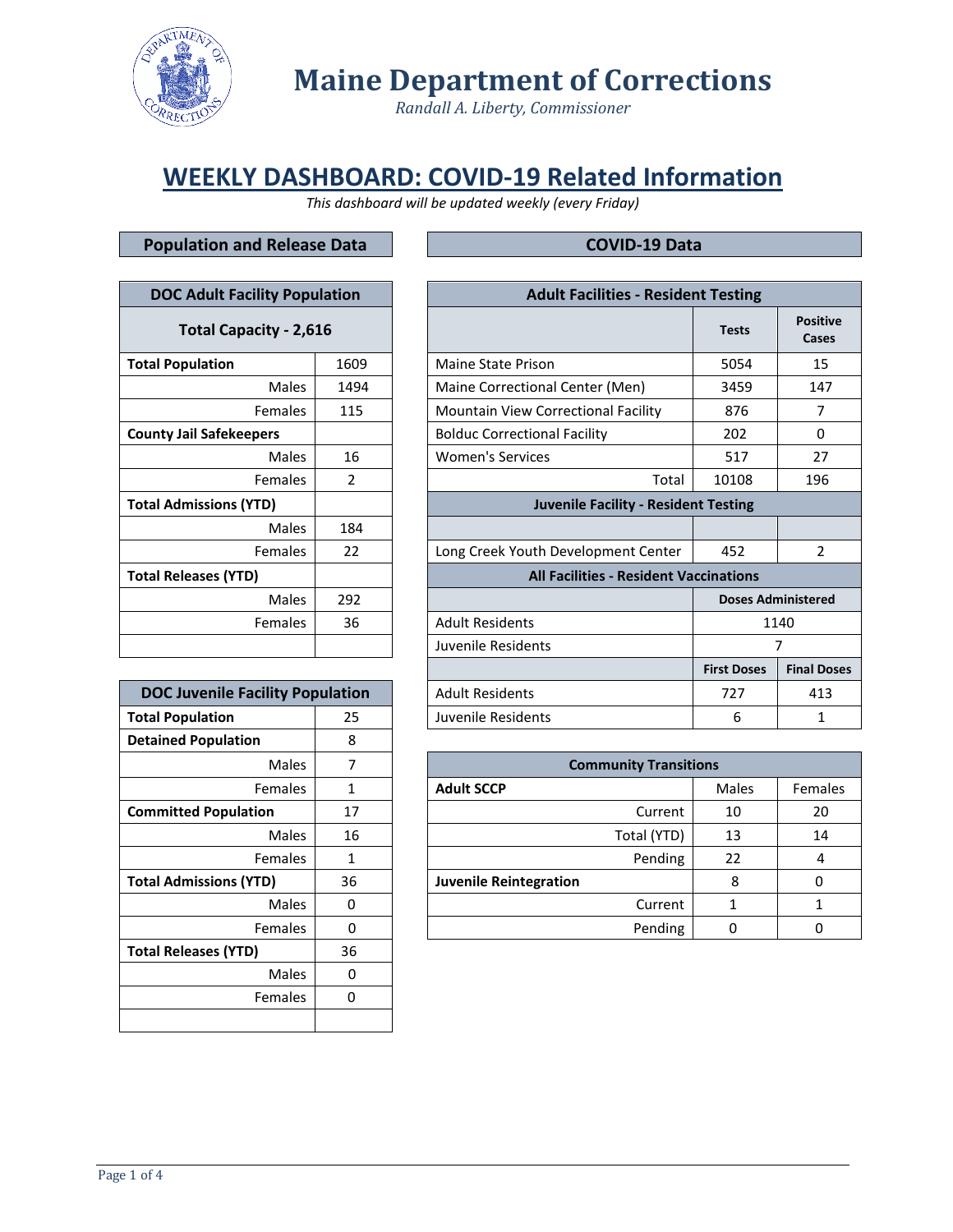

 *Randall A. Liberty, Commissioner*



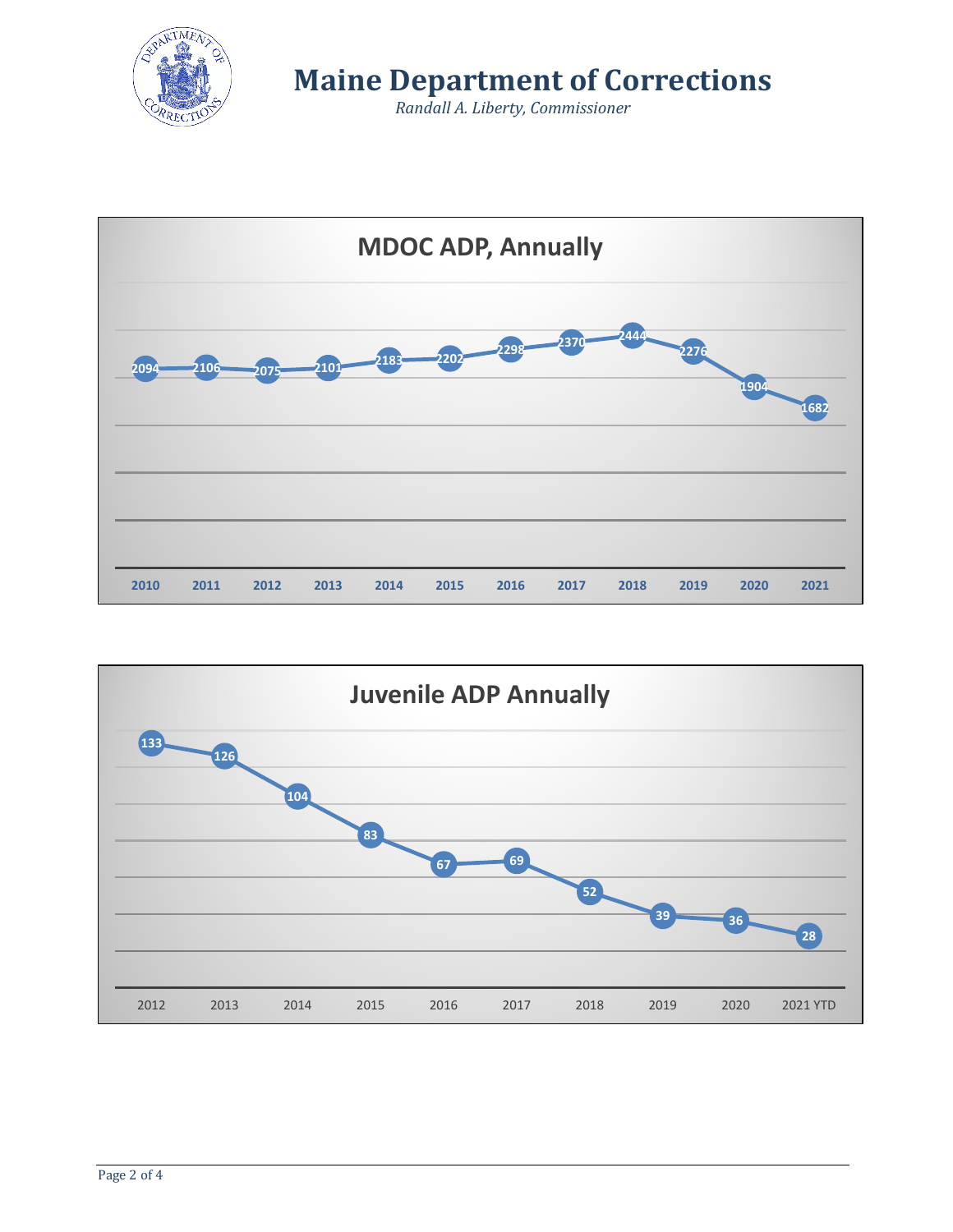

 *Randall A. Liberty, Commissioner*

## **COVID-19 Related Information**

### **Release Considerations**

The Department has initiated a review of adult and juvenile clients for placement onto Supervised Community Confinement (SCCP, for adults) and Community Reintegration (for juveniles).

#### **SCCP**

SCCP is a community-based program that allows incarcerated clients to be transferred from a DOC correctional institution to an approved residence in the community while finishing their sentence. SCCP is governed by statutory criteria and APA rule.

In order to qualify for SCCP, DOC clients must be classified as community custody, have a current release date of less than eighteen (18) months, have been discipline free for 90 days or more, have served a designated period of time within a State managed facility, and have an approved release plan for community transition. The statutory criteria can be found here: <http://legislature.maine.gov/legis/statutes/34-A/title34-Asec3036-A.html>

SCCP is a regularly used program during normal operations and requires an extensive field investigation, review and approval process; however, during this time, the Department has enhanced the efforts and resources associated with the program in response to COVID-19 creating a more efficient, stream-lined review and approval process, including additional application resources, placement investigation resources, and release planning supports.

#### **In order to streamline and expedite this current review process, the Department has established the below parameters:**

- Client's current release date must be less than one year,
- Client is not currently serving a sentence for a crime committed against a person,
- Client may not have a criminal history that includes a crime against a person, fugitive from justice, or several prior revocations of probation,
- Client must be approved as community custody by the Department's classification instrument,
- Client's placement plan must include stable housing, medical services (as needed), and treatment/programming services (as appropriate),
- Client's medical history and current medical condition(s),
- Client's history on probation and/or SCCP, including positive compliance with past supervision,
- Client's treatment and programming progress and compliance while incarcerated.

#### Community Reintegration